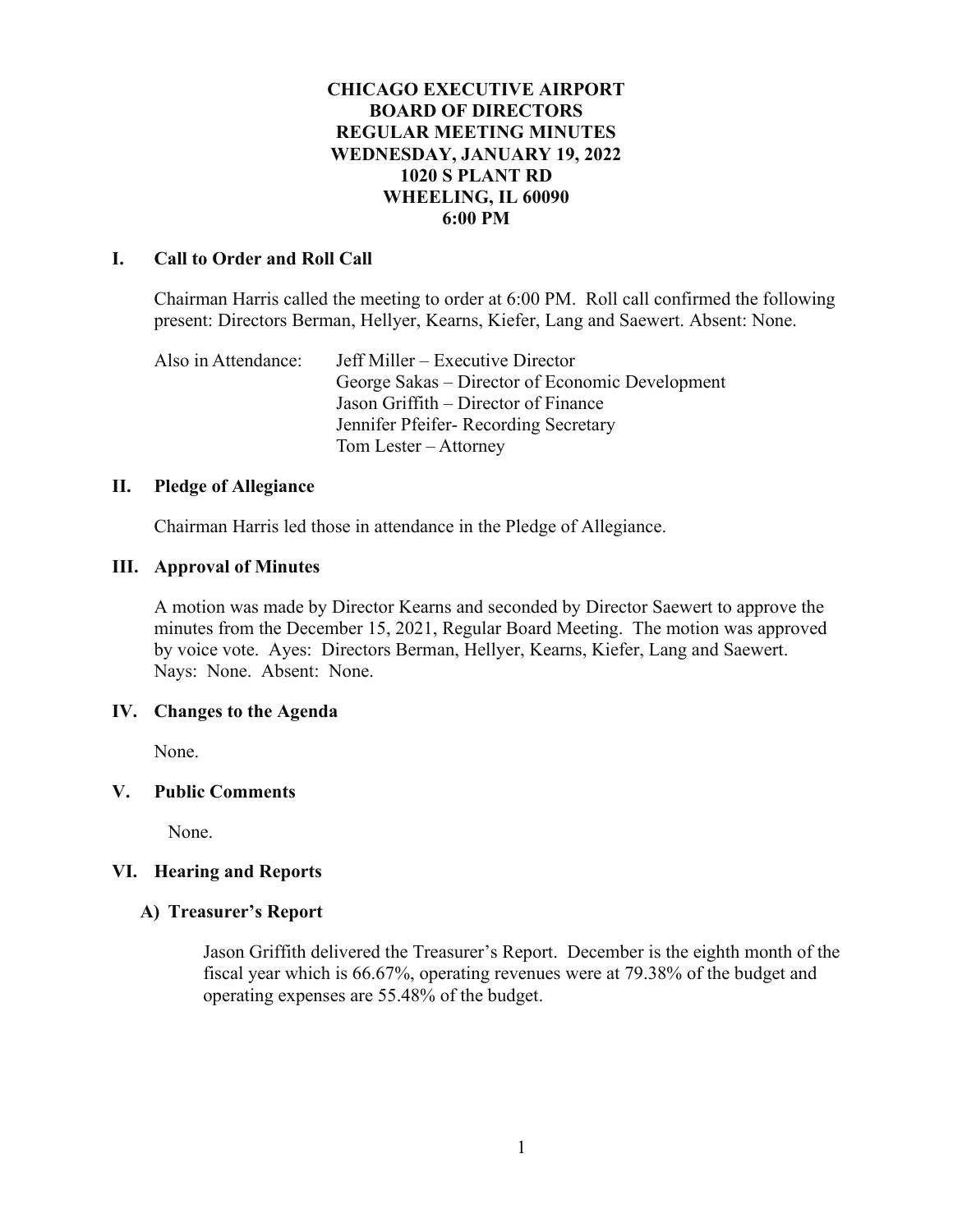#### **B) Executive Director's Report**.

Executive Director, Jeff Miller, reported on the following**:**

- $\rightarrow$  December total operations of were 6,905. The 12-month total is 99,524 operations which is a record since 2008.
- Fuel flowage was 787,247 gallons for December. The 12-month total is 8.3 million gallons.
- $\rightarrow$  There were 50 U.S. Customs operations in December, and the 12-month total is 373 operations. The numbers are showing a recovery from 2020 for international flights.
- $\rightarrow$  Some of the things currently working on:
	- o There is one last item that is being worked on at the U.S. Customs and Border Protection facility. When completed the facility will open.
	- o The pre-construction test results have been received for the Residential Sound Insulation Program. Sixteen out of the 18 homes tested have been approved and the results will be sent to the FAA. Penny added, testing was done on multi-family units as well and the results were good.
	- o The Master Plan and Airport Layout Plan will be signed by the end of January. This process has been delayed due to staff changes at the IL Department of Transportation.
	- o The airfield lighting project is out for re-bid.
	- o Staff is conducting security vendor meetings and will have a recommendation prepared for approval at the March Board of Directors meeting.
	- o Planning for this year's Run the Runway has begun and will be ongoing. There have been some good changes for the event this year such as different shirts and medals.
	- o Concerns have been talked about regarding 5G wireless service and interference with the Instrument Landing System (ILS). Chicago Executive Airport is not on the list of airports that will have any possible interference.
	- o Welcome to WAir, the newest flight school and aircraft maintenance shop who moved into Hangar 10. They are the seventh flight school on the field.
	- o Hawthorne has submitted their concept design for Hangar 22 to the Village of Wheeling.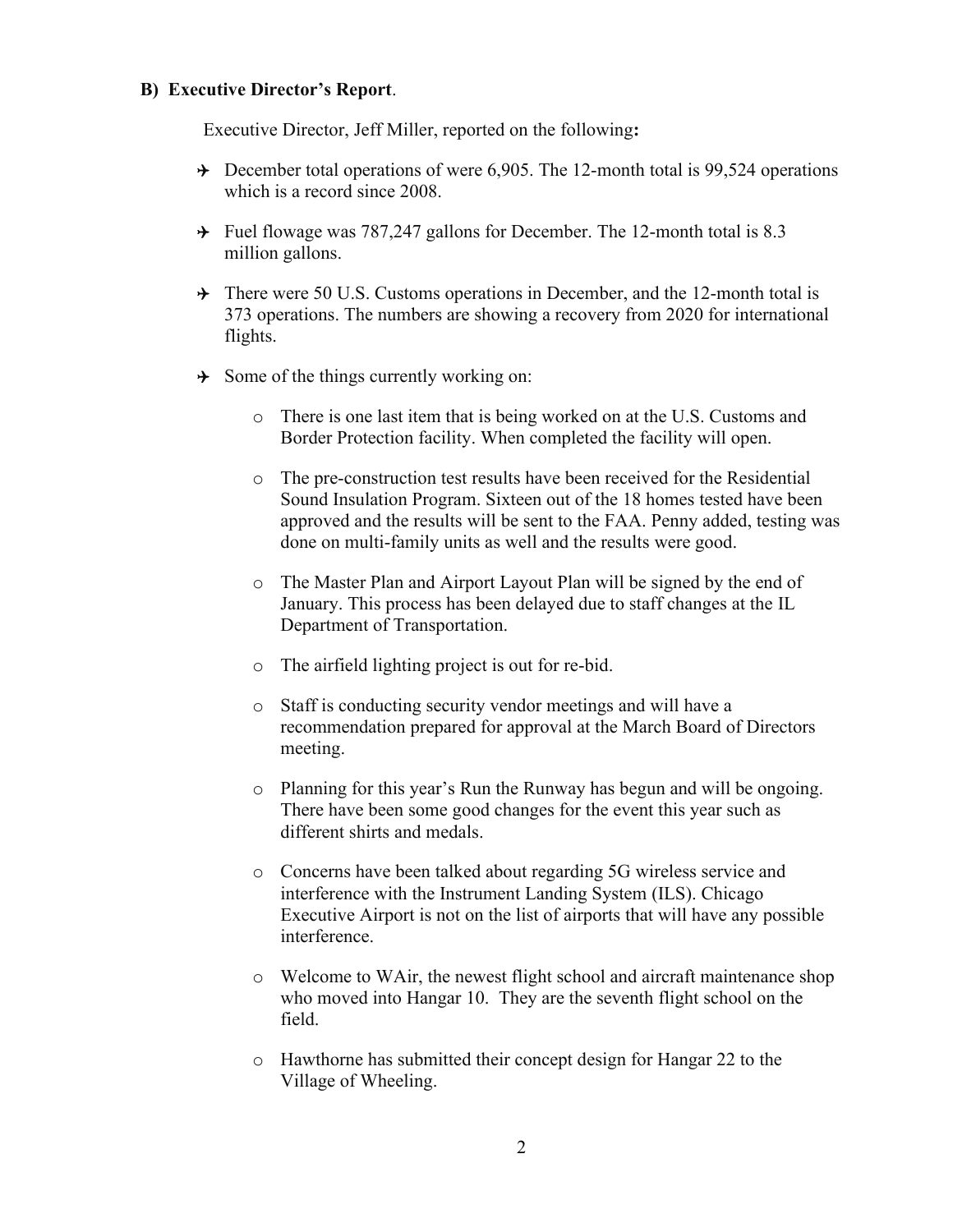- $\rightarrow$  Public Relations Report
	- o The airport's economic impact report and the new Hawthorne hangar were both mentioned in the local news.
	- o The staff met with Serafin to discuss emergency procedures to improve communication.
- $\rightarrow$  Noise call data was displayed, and Jeff said that he and Penny met with some residents who complain about the noise frequently.
- $\rightarrow$  Upcoming Meetings & Events
	- $\circ$  Saturday, January 29<sup>th</sup> the airport will be exhibiting at the Chicago Aviation Expo which is organized by the 99s.
	- $\circ$  Monday, February 14<sup>th</sup> will be the next quarterly Corporate Users Meeting.
	- $\circ$  Wednesday, February 16<sup>th</sup> will be the next Regular Board of Directors Meeting.
	- $\circ$  Monday, February 21<sup>st</sup> is Presidents Day, and the office will be closed.

Director Kearns asked for some more detail on the 5G issue and does it impact altimeters on jets and piston aircraft. Jeff said most of the news coverage is regarding commercial flight impacts and we do not anticipate any problems because we have category one ILS. The FAA doesn't really know if 5G will have any impact on flight operations, but they are being on the safe side. To Chicago Executive Airport the impact should be minimal or none.

Chairman Harris asked about a resident who called multiple times last month about noise. Jeff explained that this is a neighbor to the south of the airport and he and Penny met with her. He talked to ATC about the departures over her house and they cannot direct the pilots to do anything different.

# **C) CMT Engineering Report – Dan Pape**

- ◆ Capital projects the kickoff meeting will be with the State on February  $1^{st}$ .
- ❖ Obstruction lights will be solar powered and CMT met with the airport staff to work on the details.
- ❖ Working on this year's pavement repairs projects with Andrew.
- ❖ They are continuously engaging with the FAA regarding the Master Plan and had a meeting with the airport staff on the implementation of the plan.
- ❖ The airfield lighting project bids will be received Friday. Four bidders asked for bid packets.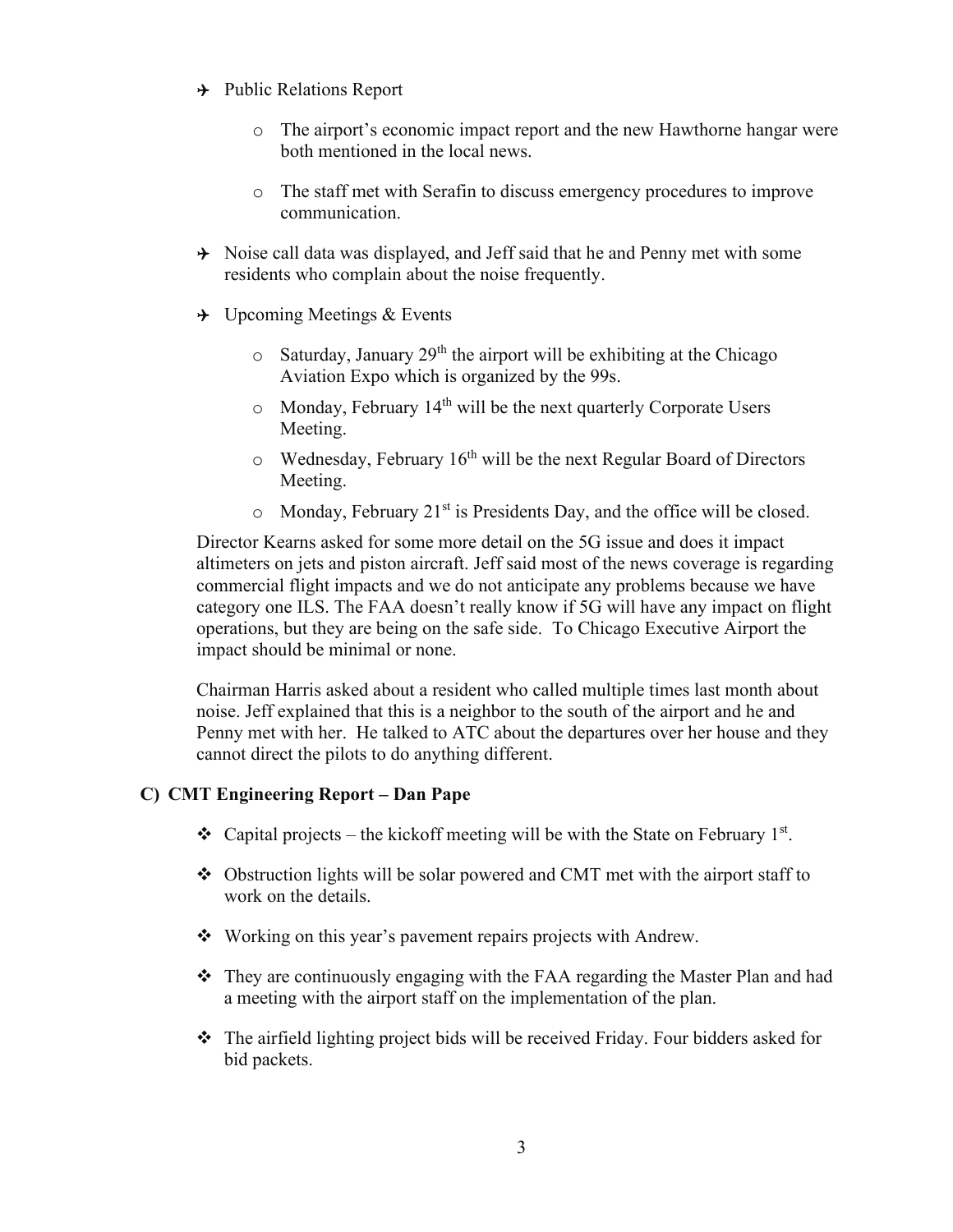## **D) Board Member Comments**

- Director Hellyer had no comments.
- Director Saewert had no comments.
- Director Kearns thanked airport operations staff for keeping the airport open during the freezing rainstorm recently.
- Director Lang shared that the Hawthorne Hangar 22 project went over very well at the recent Village of Wheeling meeting, and he thanked George for his work on this project and for coming to the meeting to show his support.
- Director Kiefer had no comments.
- Director Berman said Happy New Year.

#### **E) Correspondence and Chairman's Comments**

Chairman Harris had no comments.

#### **VII. New Business**

A.Initial FY23 Budget Discussion;

Jeff said that we are in the beginning phases of budget planning, and it has been a good year for the airport. We are actively pursuing new financial property management software and will present an option at the March Board of Directors meeting.

Jason said rates and fees will be evaluated and the staff is making lists of needs for the new budget. We are working through the process of determining capital needs.

Jeff spoke about the reserve funds that are in place and how those funds are used for planning projects. The safety related projects will happen. The airport will be asking legislators for help with other projects the airport could do. We have plenty of time to work with the board to define the financial mission for five to ten years down the road.

Director Lang commented about the building and land fund and asked if it needs to be increased. Jeff said that the fund will be depleted by the 94<sup>th</sup> Aero Squadron land purchase but there are no other land acquisitions on the horizon. Director Lang said we've talked about surveillance and Jeff said we have talked to several companies, and it could be implemented this year. He spoke about geo fences and tracking systems. Since 2020 ADSB is required on all aircraft. He is talking to a third company for a quote. Surveillance is for security but also potentially for financial reasons.

Chairman Harris said this is Jeff's first budgeting process here but he knows that he has plenty of experience. Jeff replied that he is happy the budget process is starting early and there will be items on February and March agendas.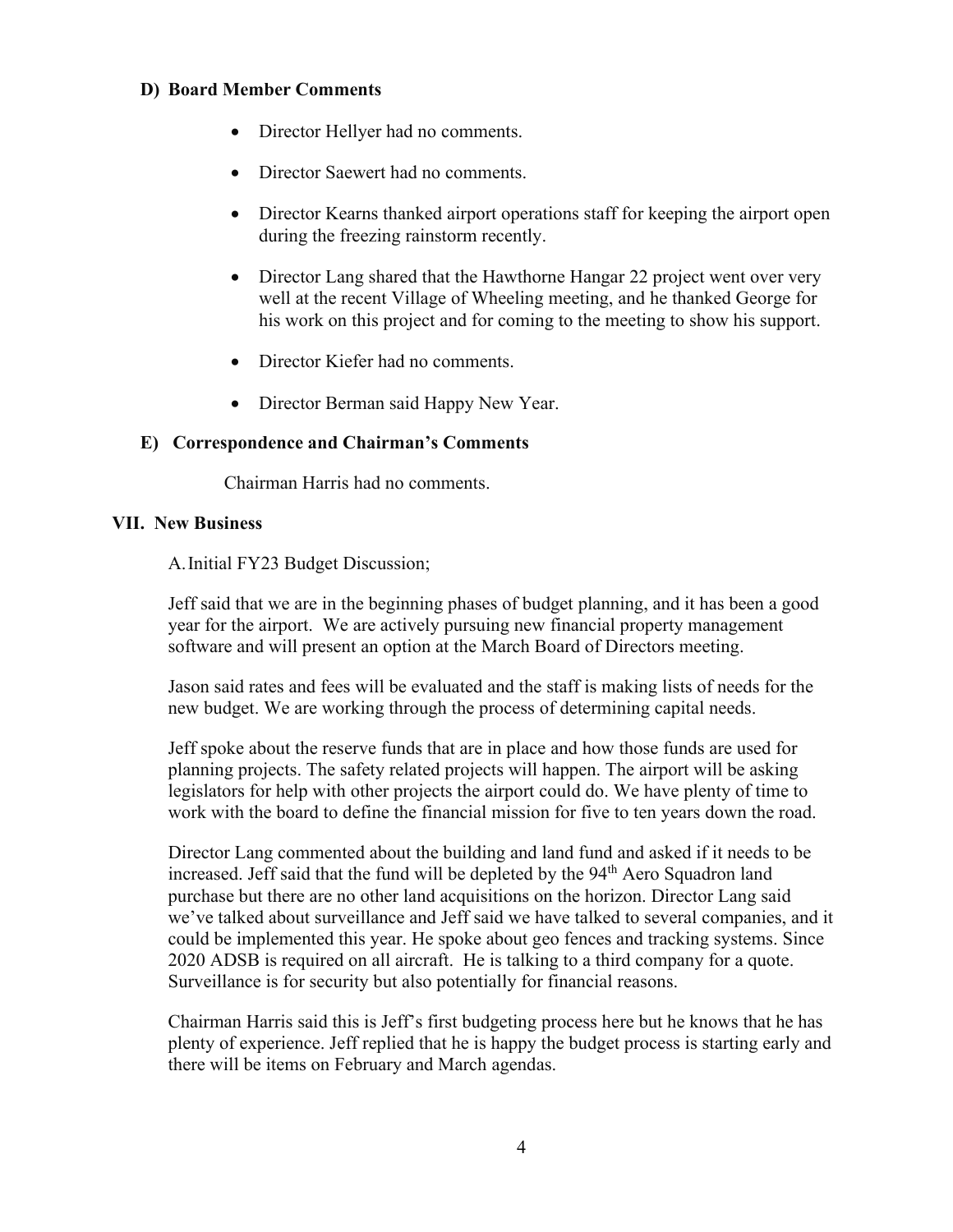Director Saewert spoke about increasing the property repairs fund and Jeff said, yes, we are looking at true costs of maintaining and repairing the hangars.

B.Resolution 22-001 – A Resolution Authorizing the Payment of Claims;

A motion to approve was made by Director Saewert and seconded by Director Kiefer. The motion was approved by roll call. Ayes: Directors Berman, Hellyer, Kearns, Kiefer, Lang and Saewert. Nays: None. Absent: None.

C. Resolution 22-002 – A Resolution Approving an Avigation Easement Purchase Option for the Chicago Executive Airport Residential Sound Insulation Program;

A motion to approve was made by Director Lang and seconded by Director Hellyer. The motion was approved by roll call. Ayes: Directors Hellyer, Kearns, Kiefer, Lang, and Saewert. Nays: Director Berman. Absent: None.

Jeff spoke about the \$2,000.00 avigation easement payment. He said the 16 out of the 18 homes tested qualified for sound insulation and two homes will get the avigation easement purchase option which is compensation for not being eligible for sound insulation. Penny said the homes that qualify will not have the option to choose the avigation easement and will have to take the new windows.

Director Kearns asked why some homes do not qualify for sound insulation. Penny said a lot of furniture and things inside the homes can absorb noise or they may already have new windows.

Director Berman asked what is done to educate people who take the avigation easement and Penny explained the resident is given the documents ahead of time which state that if the resident participates in the avigation easement, then they are not going to bring a lawsuit against the airport. Director Berman asked if residents who take the sound insulation also sign an avigation easement and Penny said yes. An avigation easement is signed if the resident takes sound insulation or if they do not qualify for sound insulation and they take the \$2,000.00 payment.

Director Kiefer asked what happens when some who took the avigation easement sells their house. Do they have to notify the buyers? Attorney Tom Lester answered, yes, it is a recorded legal document that is part of the title process.

Director Hellyer asked what the impacts of taking the avigation easement are and do residents really understand the documents they are signing? Penny said it is a permanent easement on the property which carries over to a new owner and the homeowner will not be able to successfully win a lawsuit against the airport. Jeff added that it allows people to have access to something compensatory, but aircraft can still fly over their home. Penny said that residents are informed they do not have airspace rights. Chairman Harris said that we are giving the homeowners the option. Penny confirmed that the homeowner does not have to take the windows or the money. She said the residents can read all the documents ahead of time, the documents are explained, and some homeowners take the documents to their lawyer.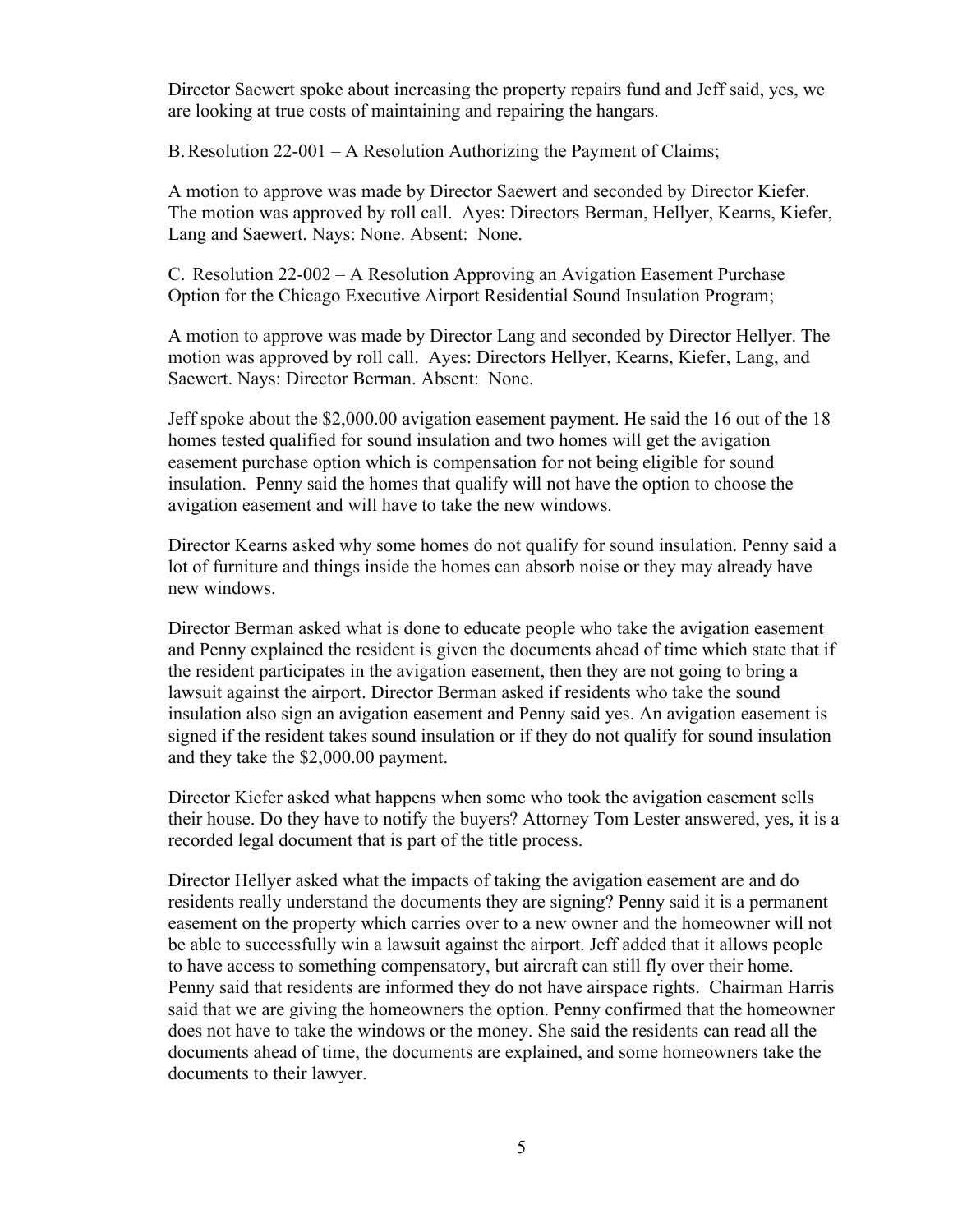Director Lang asked Penny if in her experience that people are happy with the sound insulation. Penny said, yes, people have been satisfied and there is a very noticeable difference in the noise.

D. Resolution 22-003 – A Resolution Authorizing the Executive Director to Execute Project Documents;

A motion to approve was made by Director Kearns and seconded by Director Lang. The motion was approved by roll call. Ayes: Directors Berman, Hellyer, Kearns, Kiefer, Lang, and Saewert. Nays: None. Absent: None.

Jeff gave a summary of the resolution and clarified that no authority will be taken from the Board of Directors. The Board of Directors approves the program intent letter from the State first and this resolution authorizes Jeff to execute documents quickly to keep the process moving forward in between monthly board meetings. Jeff would inform the board of his approval of documents and of any dollar adjustments. There is precedence for this policy set at other airports.

Director Kearns asked for Attorney Tom Lester's comments. Tom said we worked through this process for this resolution and that's why the program intent letter is approved by the Board of Directors in the beginning. This allows the project process to be streamlined.

**VIII. Executive Session –** Pursuant to 5 ILCS 120/2 (c) (1), (6) and (21) to discuss the appointment, employment, compensation, discipline, performance or dismissal of specific employees, the purchase or lease of property for the use of the public body and to discuss the minutes of meetings lawfully closed under this act for purposes of approval.

At 6:40 p.m. motion to move in Executive Session was made by Director Berman and seconded by Director Kiefer. The motion was approved by roll call. Ayes: Directors Berman, Hellyer, Kearns, Kiefer, Lang, and Saewert. Nays: None. Absent: None.

At 7:16 p.m. a motion to return to open session was made by Director Saewert and seconded by Director Hellyer. The motion was approved by voice vote. Ayes: Directors Berman, Hellyer, Kearns, Kiefer, Lang, and Saewert. Nays: None. Absent: None.

## **IX. Action Taken from Executive Session**

Director Kiefer moved and Director Berman seconded a motion to approve but not release executive session minutes from the meetings dated July 21, 2021, August 18, 2021, September 8, 2021, October 20, 2021, November 3, 2021, and December 15, 2021. The motion was approved by roll call. Ayes: Directors Berman, Hellyer, Kearns, Kiefer, Lang, and Saewert. Nays: None. Absent: None.

Director Saewert moved and Director Lang seconded a motion to approve and release executive session minutes from the meeting dated September 22, 2021. The motion was approved by roll call. Ayes: Directors Berman, Hellyer, Kearns, Kiefer, Lang and Saewert. Nays: None. Absent: None.